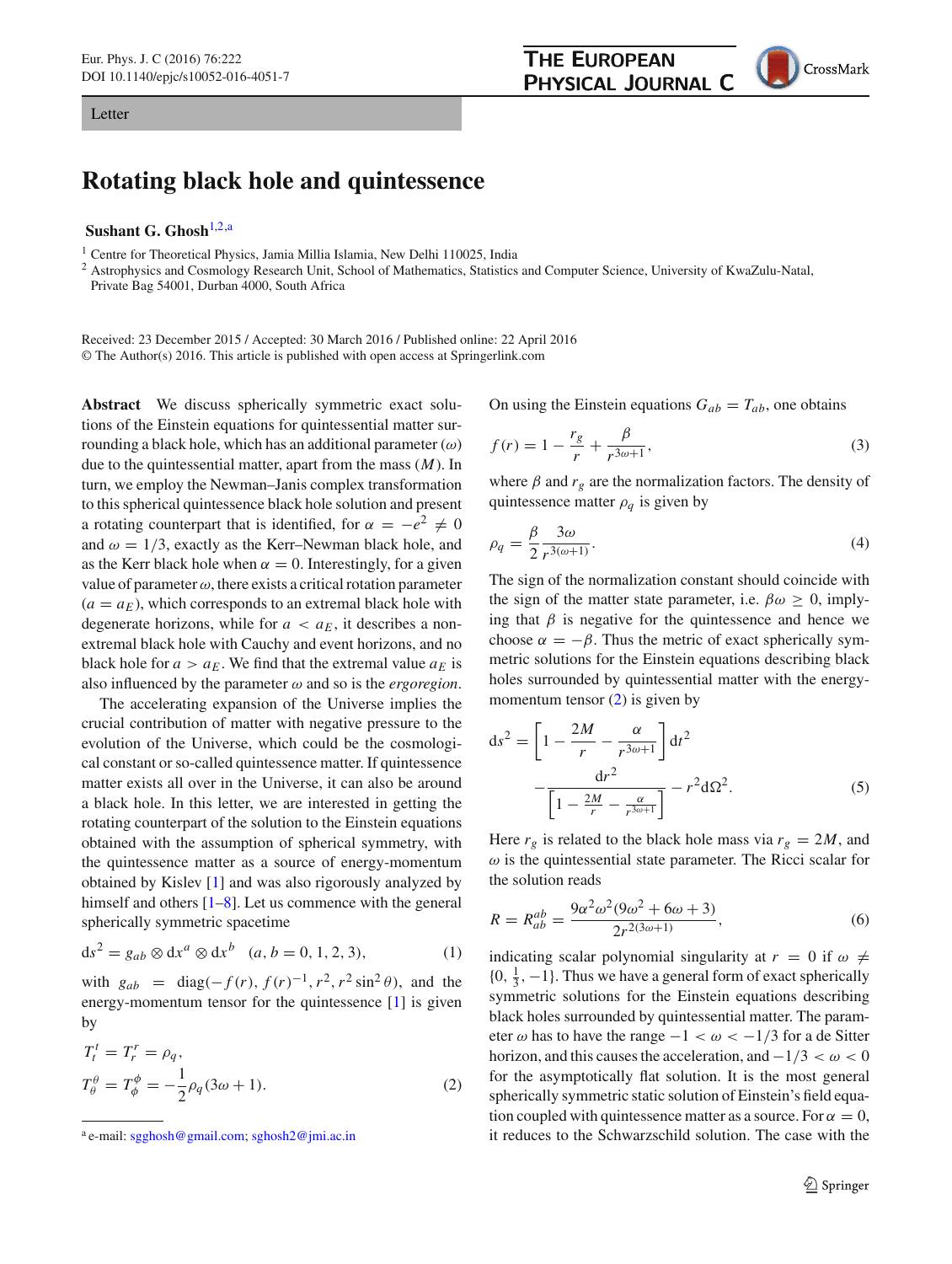relativistic matter state parameter  $\omega = 1/3$ , with  $\alpha = -e^2$ , corresponds to a Reissner–Nordstrom black hole with

$$
f(r) = 1 - \frac{r_g}{r} + \frac{e^2}{r^2}.
$$
 (7)

The solution for the Reissner–Nordstrom black hole surrounded by the quintessence gives

$$
f(r) = 1 - \frac{r_g}{r} + \frac{e^2}{r^2} - \frac{\alpha}{r^{3\omega + 1}}.
$$
 (8)

The borderline case of  $\omega = -1$  of the extraordinary quintessence covers the cosmological constant term, and the spacetime [\(5\)](#page-0-2) reduces to the Schwarzschild–de Sitter black hole.

The purpose of this letter is to seek the generalization of the solution [\(5\)](#page-0-2) to the axially symmetric case or to the Kerrlike metric. The Kerr metric [\[9\]](#page-7-2) is beyond question the most extraordinary exact solution in the Einstein theory of general relativity, which represents the prototypic black hole that can arise from gravitational collapse, which contains an event horizon [\[10](#page-7-3)]. It is well known that Kerr black holes enjoy many interesting properties distinct from its non-spinning counterpart, i.e., from the Schwarzschild black hole. However, there is a surprising connection between the two black holes of Einstein theory, and it was analyzed by Newman and Janis [\[11](#page-7-4)[–14](#page-7-5)] that the Kerr metric [\[9\]](#page-7-2) could be obtained from the Schwarzschild metric using a complex transformation within the framework of the Newman–Penrose formalism [\[15\]](#page-7-6). A similar procedure was applied to the Reissner– Nordstrm metric to generate the previously unknown Kerr– Newman metric [\[12\]](#page-7-7). It is an ingenious algorithm to construct a metric for rotating black hole from static spherically symmetric solutions in Einstein gravity. The Newman– Janis method has proved to be prosperous in generating new stationary solutions of the Einstein field equations and the method has also been studied outside the domain of general relativity [\[17](#page-7-8)[–26](#page-7-9)], although it may lead to additional stresses [\[20](#page-7-10),[21,](#page-7-11)[26](#page-7-9)[,27](#page-7-12)]. For possible physical interpretations of the algorithm, see [\[28](#page-7-13),[29\]](#page-7-14), and for discussions on more general complex transformations, see [\[16](#page-7-15)[,28](#page-7-13),[29](#page-7-14)]. For a review of the Newman–Janis algorithm see, e.g., [\[30\]](#page-7-16).

Next, we wish to derive a rotating analogue of the static spherically symmetric quintessence solution [\(5\)](#page-0-2) by employing the Newman–Janis [\[11](#page-7-4)] complex transformation. To attempt similarly for the static quintessence solution [\(5\)](#page-0-2) to generate a rotating counterpart, we take the quintessence solution [\(5\)](#page-0-2) and perform the Eddington–Finkelstein coordinate transformation,

$$
du = dt - \left[1 - \frac{2M}{r} - \frac{\alpha}{r^{3\omega+1}}\right] dr,
$$

so that the metric takes the form

$$
ds^{2} = \left[1 - \frac{2M}{r} - \frac{\alpha}{r^{3\omega + 1}}\right]du^{2} - 2du dr - r^{2} d\Omega^{2}.
$$
 (9)

Following the Newman–Janis prescription [\[11](#page-7-4),[25\]](#page-7-17), we can write the metric in terms of the null tetrad,  $Z^a = (l^a, n^a,$  $m^a$ ,  $\bar{m}^a$ ), as

<span id="page-1-1"></span>
$$
g^{ab} = l^a n^b + l^b n^a - m^a \bar{m}^b - \bar{m}^a m^b,
$$
 (10)

where the null tetrads are

$$
l^{a} = \delta_{r}^{a},
$$
  
\n
$$
n^{a} = \delta_{u}^{a} - \frac{1}{2} \left[ 1 - \frac{2M}{r} - \frac{\alpha}{r^{3\omega + 1}} \right] \delta_{r}^{a},
$$
  
\n
$$
m^{a} = \frac{1}{\sqrt{2}r} \left( \delta_{\theta}^{a} + \frac{i}{\sin \theta} \delta_{\phi}^{a} \right).
$$

The null tetrads are orthonormal and obey the metric conditions

$$
l_a l^a = n_a n^a = (m)_a (m)^a = (\bar{m})_a (\bar{m})^a = 0,
$$
  
\n
$$
l_a (m)^a = l_a (\bar{m})^a = n_a (m)^a = n_a (\bar{m})^a = 0,
$$
  
\n
$$
l_a n^a = 1, \quad (m)_a (\bar{m})^a = 1.
$$
\n(11)

Now we allow for some *r* factor in the null vectors to take on complex values. We rewrite the null vectors in the form [\[25](#page-7-17),[26\]](#page-7-9)

$$
l^{a} = \delta_{r}^{a},
$$
  
\n
$$
n^{a} = \left[\delta_{u}^{a} - \frac{1}{2}\left[1 - M\left(\frac{1}{r} + \frac{1}{\bar{r}}\right) - \frac{\alpha}{(r\bar{r})^{\frac{3\omega + 1}{2}}}\right]\delta_{r}^{a}\right],
$$
  
\n
$$
m^{a} = \frac{1}{\sqrt{2}\bar{r}}\left(\delta_{\theta}^{a} + \frac{i}{\sin\theta}\delta_{\phi}^{a}\right),
$$

with  $\bar{r}$  being the complex conjugate of  $r$ . Following the Newman–Janis prescription [\[11\]](#page-7-4), we now write

$$
x'^a = x^a + ia(\delta_r^a - \delta_u^a) \cos \theta
$$
\n
$$
\begin{cases}\nu' = u - ia \cos \theta, \\
r' = r + ia \cos \theta,\n\end{cases}
$$
\n(12)

$$
\rightarrow \begin{cases} r' = r + ia \cos \theta, \\ \theta' = \theta, \\ \phi' = \phi, \end{cases}
$$
 (13)

where *a* is the rotation parameter. Simultaneously, let the null tetrad vectors  $Z^a$  undergo a transformation  $Z^a$  =  $Z'^{a} \partial x'^{a} / \partial x^{b}$  in the usual way; we obtain

<span id="page-1-0"></span>
$$
l^{a} = \delta_{r}^{a},
$$
  
\n
$$
n^{a} = \left[\delta_{u}^{a} - \frac{1}{2}\left[1 - \frac{2Mr}{\Sigma} - \frac{\alpha}{\Sigma^{\frac{3\omega + 1}{2}}}\right]\delta_{r}^{a}\right],
$$
  
\n
$$
m^{a} = \frac{1}{\sqrt{2}(r + i a \cos \theta)}
$$
  
\n
$$
\times \left( i a(\delta_{u}^{a} - \delta_{r}^{a}) \sin \theta + \delta_{\theta}^{a} + \frac{i}{\sin \theta}\delta_{\phi}^{a} \right),
$$
\n(14)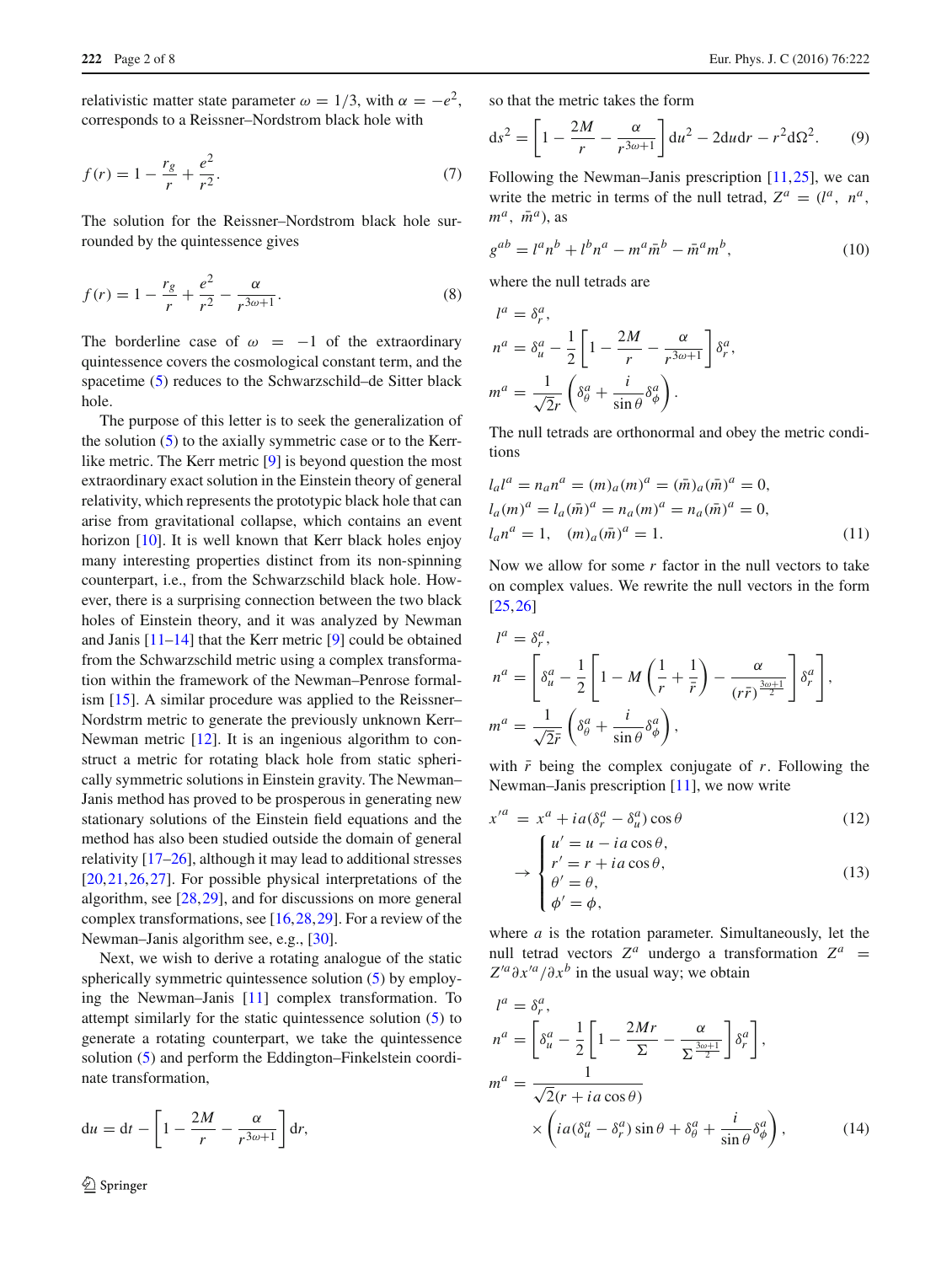where  $\rho = r^2 + a^2 \cos \theta$  and we have dropped the primes. Using the tetrad [\(14\)](#page-1-0), the non-zero component of the inverse of the new metric can be written as

$$
g^{uu} = -\frac{a^2 \sin^2(\theta)}{\Sigma(r, \theta)}, \quad g^{u\phi} = -\frac{a}{\Sigma(r, \theta)},
$$
  
\n
$$
g^{\phi\phi} = -\frac{1}{\Sigma(r, \theta) \sin^2 \theta}, \quad g^{\theta\theta} = -\frac{1}{\Sigma(r, \theta)},
$$
  
\n
$$
g^{rr} = -\frac{a^2 \sin^2 \theta}{\Sigma(r, \theta)} - \zeta(r, \theta), \quad g^{r\phi} = \frac{a}{\Sigma(r, \theta)},
$$
  
\n
$$
g^{ur} = \frac{a^2 \sin^2(\theta)}{\Sigma(r, \theta)} + 1,
$$
\n(15)

where

$$
\zeta(r,\theta) = 1 - \frac{2Mr}{\Sigma} - \frac{\alpha}{\Sigma^{\frac{3\omega+1}{2}}}.\tag{16}
$$

From the new null tetrad, a new metric is constructed using [\(10\)](#page-1-1), which takes the form

$$
ds^{2} = \zeta(r, \theta) du^{2} + 2du dr - 2a \sin^{2} \theta dr d\phi
$$
  
- $\Sigma(r, \theta) d\theta^{2} - [a^{2} (\zeta(r, \theta) - 2) - \Sigma(r, \theta)]$   
 $\times \sin^{2} \theta d\phi^{2} - 2a (1 - \zeta(r, \theta)) \sin \theta^{2} du d\phi,$ 

with  $\Sigma(r, \theta) = r^2 + a^2 \cos^2 \theta$ .

Thus we have obtained rotating analogue of the static black hole metric [\(5\)](#page-0-2)

$$
ds^{2} = \zeta(r,\theta)dt^{2} + \frac{\Sigma(r,\theta)}{\Delta(r)}dr^{2}
$$
  
+2(1 - \zeta(r,\theta)) sin^{2}\theta dt d\phi - \Sigma(r,\theta)d\theta^{2}  
- sin^{2}\theta[a^{2}(2 - \zeta(r,\theta))sin^{2}\theta + \Sigma(r,\theta)]d\phi^{2}. (17)

In order to simplify the notation we introduce the following quantities:

$$
\Delta(r) = \zeta(r,\theta)\Sigma(r,\theta) + a^2 \sin^2\theta
$$
  
=  $r^2 + a^2 - 2Mr - \frac{\alpha}{\Sigma^{\frac{3\omega-1}{2}}}$ , (18)

inside the metric and we write down the line element explicitly in Boyer–Lindquist coordinates defined by the coordinate transformation

$$
du = dt - \left(\frac{r^2 + a^2}{\Delta}\right) dr, \quad d\phi = d\phi' - \frac{a}{\Delta} dr.
$$

In the above and henceforth, we omit writing the dependence on  $\theta$  and *r* in the function  $\Delta$  as well as in  $\Sigma$ . Then this metric could be cast in the more familiar Boyer–Lindquist coordinates to read

<span id="page-2-0"></span>
$$
ds^{2} = \frac{\Delta - a^{2} \sin^{2} \theta}{\Sigma} dt^{2} - \frac{\Sigma}{\Delta} dr^{2}
$$

$$
+ 2a \sin^{2} \theta \left( 1 - \frac{\Delta - a^{2} \sin^{2} \theta}{\Sigma} \right) dt d\phi - \Sigma d\theta^{2}
$$

$$
-\sin^2\theta \left[\Sigma + a^2\sin^2\theta \left(2 - \frac{\Delta - a^2\sin^2\theta}{\Sigma}\right)\right] d\phi^2,
$$
\n(19)

with  $\Delta$  and  $\Sigma$  as defined above. This is a rotating black hole metric which for  $\alpha = 0$  reduces to the Kerr black hole, while in the particular case  $a = 0$ , it reconstructs the Schwarzschild solution surrounded by the quintessence, and for definiteness, we call the metric  $(19)$  a rotating quintessence black hole which is stationary and axisymmetric with Killing vectors.

However, like the Kerr metric, the rotating quintessence black hole metric [\(19\)](#page-2-0) is also singular at  $r = 0$ . The metric [\(19\)](#page-2-0) generically must have two horizons, viz., the Cauchy horizon and the event horizon. The surface of no return is known as the event horizon. The zeros of  $\Delta = 0$  give the horizons of the black hole, i.e., the roots of

<span id="page-2-1"></span>
$$
\Delta = r^2 + a^2 - 2Mr - \frac{\alpha}{\sum_{i=1}^{\frac{3\omega - 1}{2}}} = 0.
$$
 (20)

This depends on  $a$ ,  $\alpha$ ,  $\omega$ , and  $\theta$ , and it is different from the Kerr black hole where it is  $\theta$  independent. The numerical analysis of Eq. [\(20\)](#page-2-1) suggests the possibility of two roots for a set of values of parameters, which corresponds to the two horizons of a rotating quintessence black hole metric [\(19\)](#page-2-0). The larger and smaller roots of Eq. [\(20\)](#page-2-1) correspond, respectively, to the event and Cauchy horizons. An extremal black hole occurs when  $\Delta = 0$  has a double root, i.e., when the two horizons coincide. When  $\Delta = 0$  has no root, i.e., no horizon exists, this means there is no black hole (cf. Fig. [1\)](#page-3-0). We have explicitly shown that, for each  $\omega$ , one gets two horizons for  $a < a_E$ , and when  $a = a_E$  the two horizons coincide, i.e., we have an extremal black hole with degenerate horizons (Fig. [1;](#page-3-0) Table [1\)](#page-4-0). Further, for  $a < a_E$ , Eq. [\(20\)](#page-2-1) admits two positive roots which are  $\omega$  dependent (Fig. [1;](#page-3-0) Tables [2](#page-4-1) and [3\)](#page-4-2).

In the case  $\alpha = 0$ , when the Kerr black hole solution is recovered, there is an event horizon with spherical topology, which is the largest root of the equation  $\Delta = 0$ , given by

$$
r^{\pm} = M \pm \sqrt{M^2 - a^2},\tag{21}
$$

for  $a \leq M$ . Beyond this critical value of the spin there is no event horizon and causality violations are present in the whole spacetime, with the appearance of a naked singularity. The case  $\alpha = -e^2 \neq 0$ , with  $\omega = 1/3$ , leads to  $\Delta =$  $r^2 + a^2 - 2Mr + e^2$  and the roots

$$
r^{\pm} = M \pm \sqrt{M^2 - a^2 - e^2},\tag{22}
$$

correspond to the outer and inner horizons of the Kerr– Newman black hole.

In general, as envisaged the black hole horizon is spherical and it is given by  $\Delta = 0$ , which has two positive roots giving the usual outer and inner horizon and no negative roots. The numerical analysis of the algebraic equation  $\Delta = 0$  reveals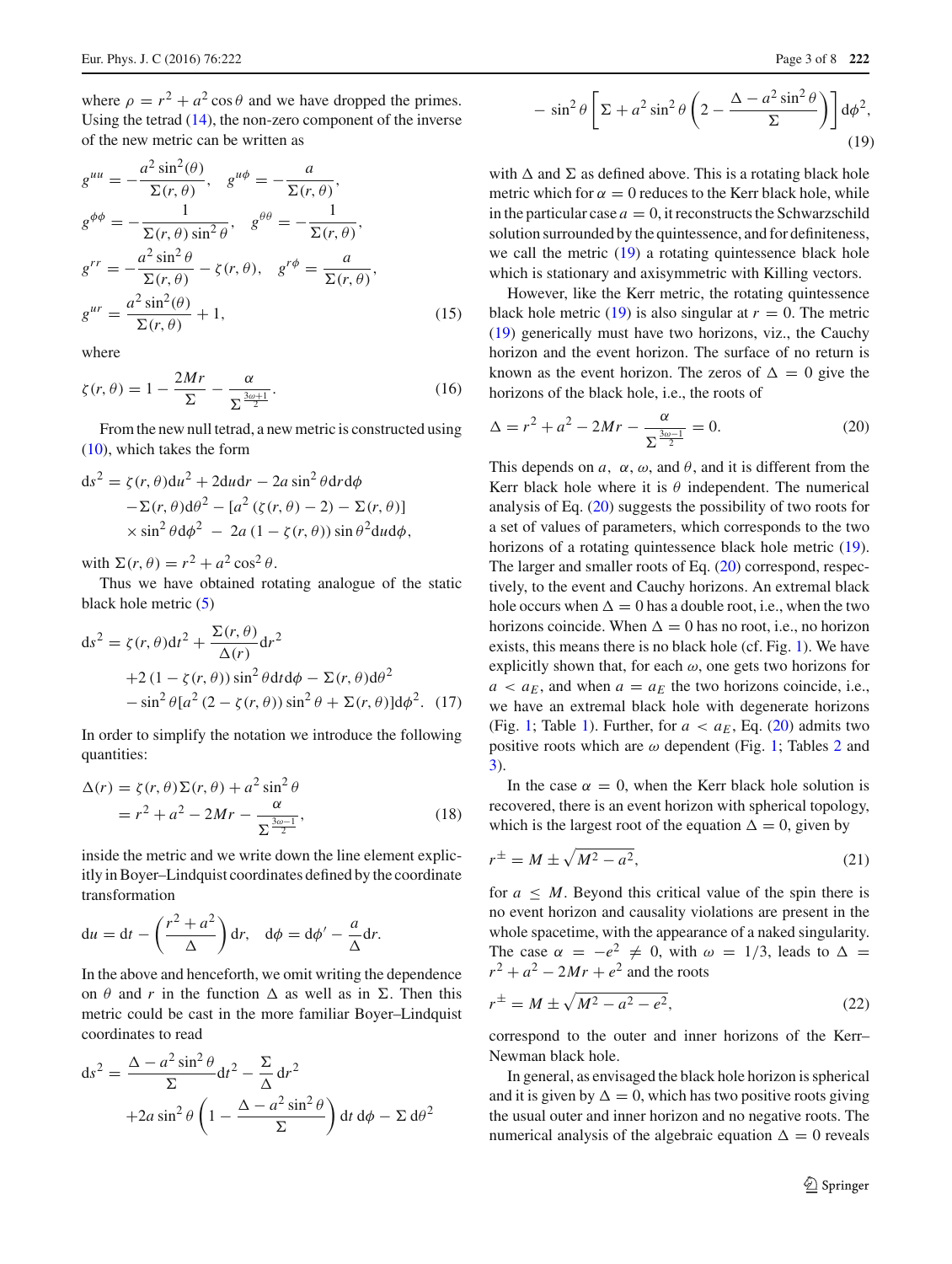

<span id="page-3-0"></span>Fig. 1 *Plot* showing the behavior of  $\triangle$  vs. *r* for fixed values of  $\alpha = -0.1$ , and  $M = 1$  by varying *a*. The case  $a = a_E$  corresponds to an extremal black hole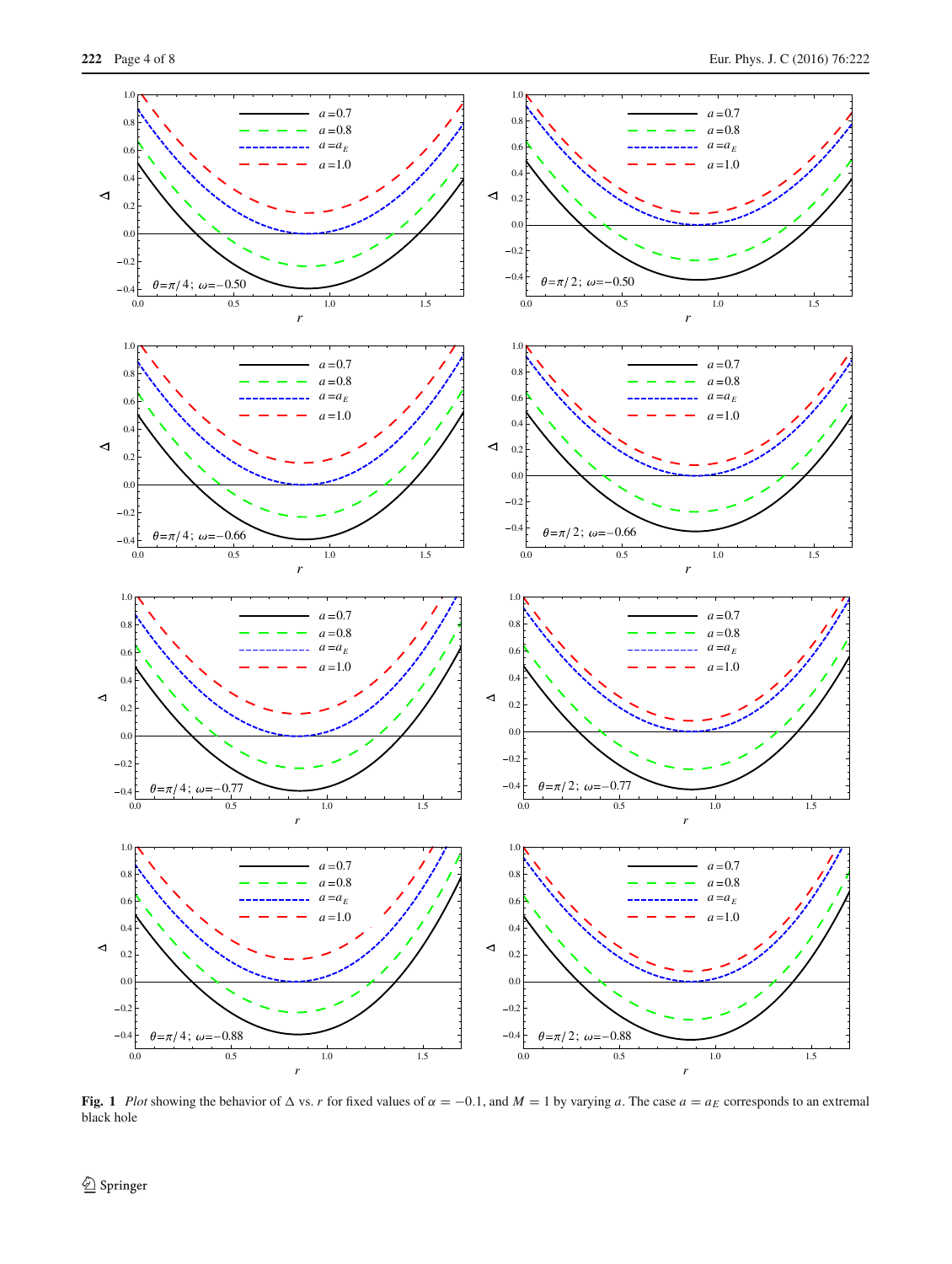<span id="page-4-0"></span>

| $\omega$ | $\theta = \pi/4$   |          | $\theta = \pi/2$   |                  |  |  |
|----------|--------------------|----------|--------------------|------------------|--|--|
|          | $a = a_F$          | E        | $a_F$              | $E_{\mu}E_{\mu}$ |  |  |
| $-0.50$  | 0.9270821091720760 | 0.884066 | 0.9556124089886700 | 0.894288         |  |  |
| $-0.66$  | 0.9243197545134466 | 0.860520 | 0.9578436527014000 | 0.883037         |  |  |
| $-0.77$  | 0.9228228129512000 | 0.845995 | 0.9593257246846765 | 0.877225         |  |  |
| $-0.88$  | 0.9215809590176600 | 0.832531 | 0.9607794407624000 | 0.872548         |  |  |

**Table 2** The Cauchy and event horizons of the black hole for different values of  $\omega$  and  $a \ (\theta = \pi/4)$ 

<span id="page-4-1"></span>

| $a < a_F$ | $\omega = -0.50$ |         | $\omega = -0.66$ |                    | $\omega = -0.77$ |         | $\omega = -0.88$ |                |
|-----------|------------------|---------|------------------|--------------------|------------------|---------|------------------|----------------|
|           |                  | $r^+$   |                  | $\boldsymbol{r}^+$ |                  | $r^+$   |                  | $\mathbf{r}^+$ |
| 0.7       | 0.304099         | 1.46241 | 0.299547         | 1.41561            | 0.297165         | 1.38497 | 0.295200         | 1.35543        |
| 0.8       | 0.437164         | 1.32997 | 0.430741         | 1.28681            | 0.427068         | 1.25913 | 0.423826         | 1.23282        |
| 0.9       | 0.671981         | 1.09592 | 0.665427         | .05488             | 0.660976         | 1.02987 | 0.656497         | 1.00698        |

<span id="page-4-2"></span>**Table 3** The Cauchy and event horizons of the black hole for different values of  $\omega$  and  $a$  ( $\theta = \pi/2$ )

| $a < a_F$ | $\omega = -0.50$ |         | $\omega = -0.66$ |           | $\omega = -0.77$ |         | $\omega = -0.88$ |                |
|-----------|------------------|---------|------------------|-----------|------------------|---------|------------------|----------------|
|           |                  | $r^+$   |                  | $\cdot$ + | $\mathbf{v}$     | $r^+$   |                  | $\overline{r}$ |
| 0.7       | 0.289008         | .48923  | 0.287523         | 1.45172   | 0.286949         | 1.42732 | 0.286574         | 1.40387        |
| 0.8       | 0.408981         | 1.37298 | 0.405586         | 1.34310   | 0.404079         | 1.32413 | 0.402983         | 1.30616        |
| 0.9       | 0.596924         | 1.18918 | 0.588102         | 1.17125   | 0.583599         | 1.16050 | 0.579960         | 1.15067        |

that it is possible to find non-vanishing values of the parameters *a*,  $\omega$  and  $\alpha$  for which  $\Delta$  has a minimum, and that  $\Delta = 0$ admits two positive roots  $r^{\pm}$  (cf. Fig. [1\)](#page-3-0).

The static limit or ergo surface is given by  $g_{tt} = 0$ , i.e.,

$$
(r^2 + a^2 \cos^2 \theta) - 2Mr - \frac{\alpha}{\sum_{\frac{3\omega - 1}{2}}} = 0.
$$
 (23)

The behavior of the static limit surface is shown in Fig. [2.](#page-5-0) The two surfaces, viz. the event horizon and the static limit surface, meet at the poles and the region between them gives the *ergoregion* admitting negative energy orbits, i.e., the region between  $r_+^{EH} < r < r_+^{SLS}$  is called the *ergoregion*, where the asymptotic time translation Killing field  $\xi^a = (\frac{\partial}{\partial t})^a$  becomes spacelike and an observer follows the orbit of ξ *<sup>a</sup>*. It turns out that the shape of the *ergoregion*, therefore, depends on the spin  $a$  and the parameter  $\omega$ . Interestingly, the quintessence matter does influence the shape of the *ergoregion* as described in Fig. [3](#page-6-0) when compared with the analogous situation of the Kerr black hole. Indeed, we have demonstrated that the *ergoregion* is vulnerable to the parameter  $\omega$  and the *ergoregion* becomes more prolate,; the ergoregion area increases as the value of the parameter  $\omega$ increases. Further, we find that for a given value of  $\omega$ , one can find a critical parameter  $a^C$  such that the horizons are disconnected for  $a > a^C$  (cf. Fig. [3\)](#page-6-0).

Penrose [\[31](#page-7-18)] surprised everyone when he suggested that energy can be extracted from a rotating black hole. The Penrose process [\[31](#page-7-18)] relies on the presence of an *ergoregion*, which for the solution  $(19)$  grows with the increase of the parameter  $\omega$  as well with spin *a* (cf. Fig. [3\)](#page-6-0). Thus the parameter  $\omega$  is likely to have an impact on the energy extraction. It will also be useful to further study the geometrical properties, causal structures, and thermodynamics of this black hole solution. All these and related issues are being investigated.

In this letter, we have used the complex transformations pointed out by Newman and Janis [\[11\]](#page-7-4), to obtain rotating solutions from the static counterparts for the quintessential matter surrounding a black hole. Interestingly, the limit as  $a \rightarrow 0$  is still correct from the point of view of the obtained solution, but it is easy to see that the metric obtained by the complex transformation is likely to generate additional stress [\[20](#page-7-10)[,26](#page-7-9)[,27](#page-7-12)]. It may be pointed out that in the general relativity case the source, if it exists, is the same for both a black hole and its rotating counterpart (obtained by Newman–Janis complex transformations), e.g., the vacuum for both Schwarzschild and Kerr black holes, and the charge for the Reissner–Nordstrom and Kerr–Newman black holes. The source for the solution  $(5)$  is just quintessence matter, whereas its rotating counterpart [\(19\)](#page-2-0), in addition to quintessence matter, has some additional stresses.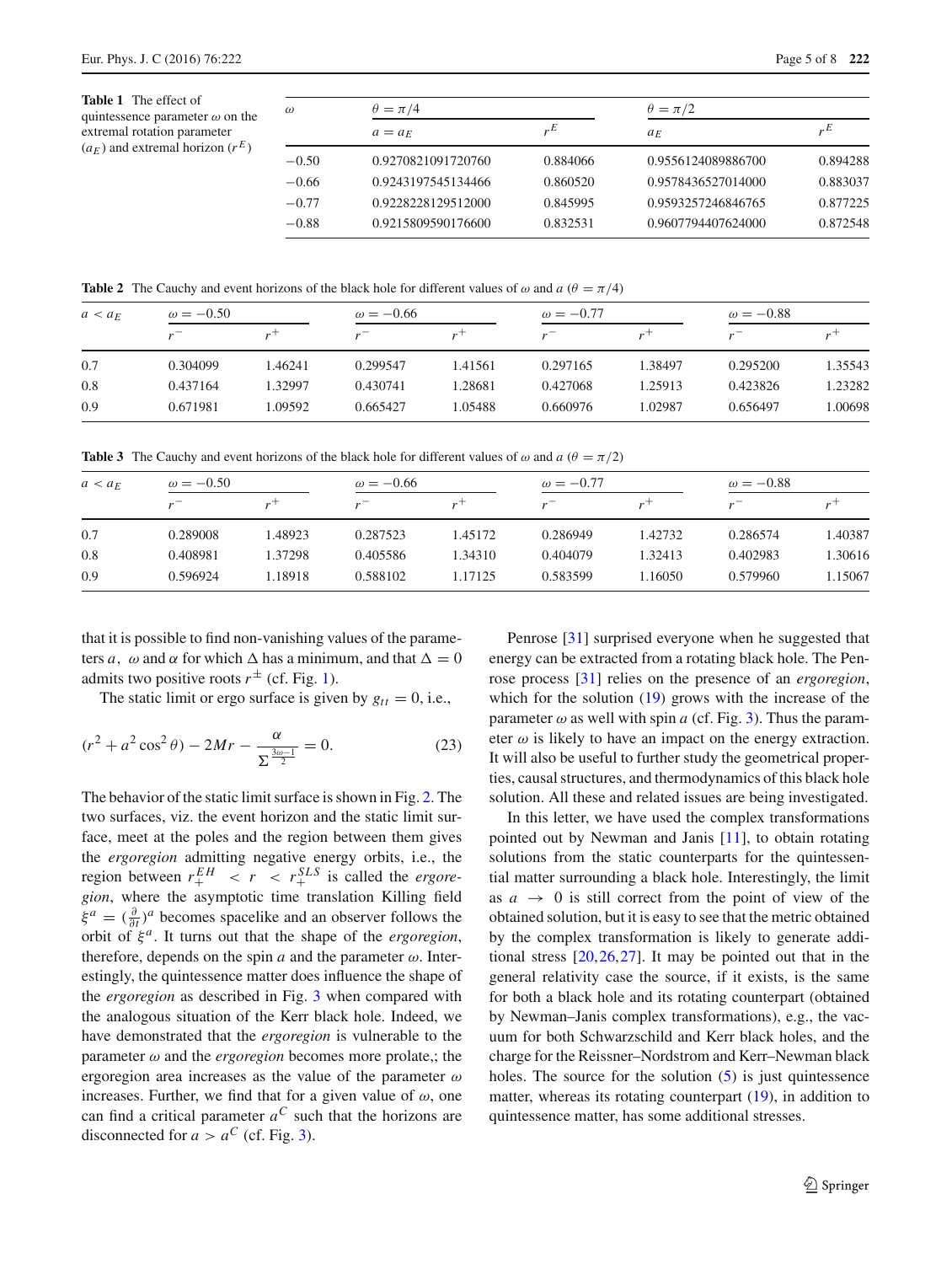

<span id="page-5-0"></span>**Fig. 2** *Plot* showing the behavior of  $g_{tt}$  vs. *r* for fixed values of  $\alpha = -1$  and  $M = 1$  by varying *a*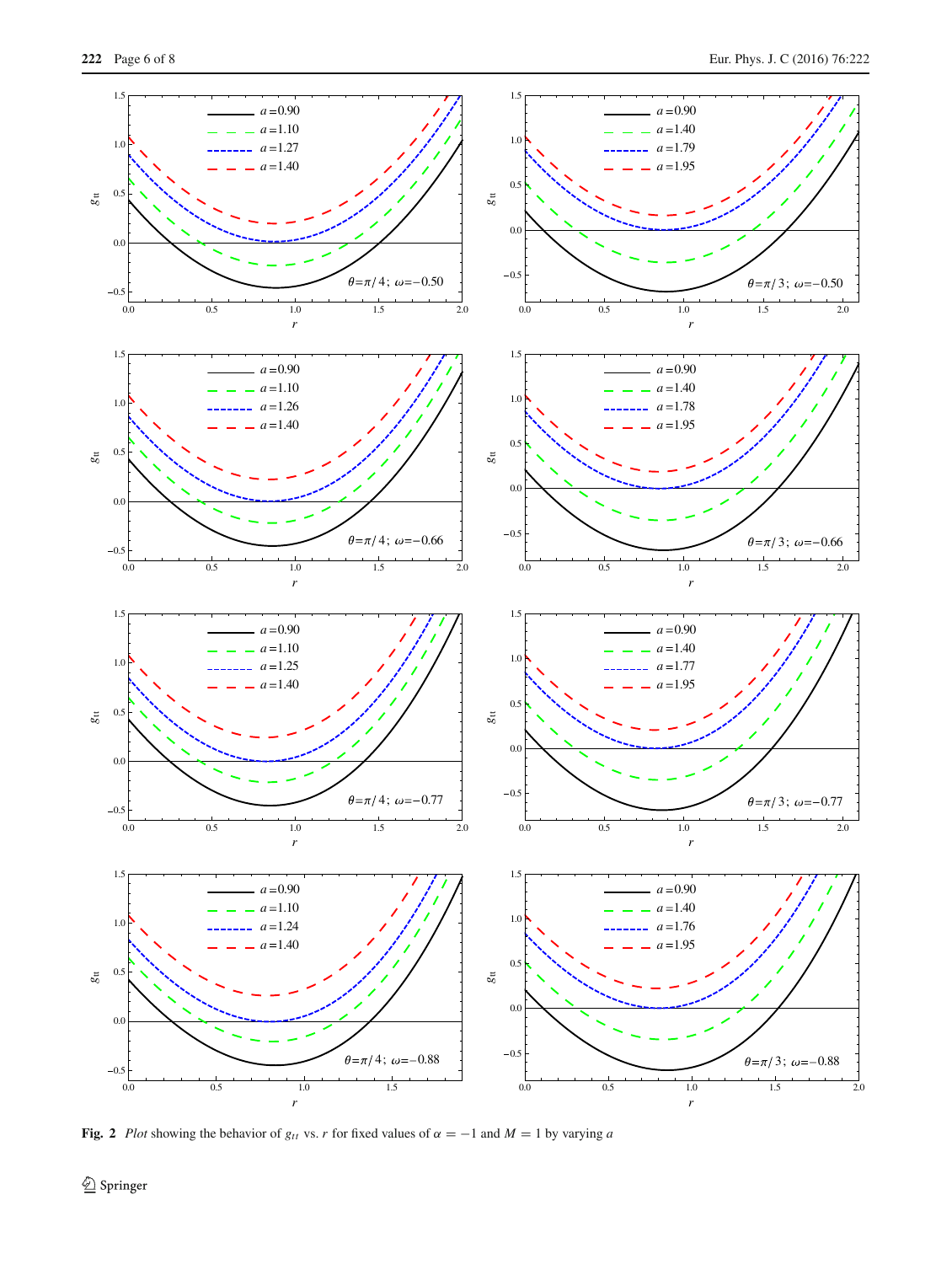

<span id="page-6-0"></span>**Fig. 3** *Plot* showing the variation of the shape of *ergoregion* in the *x z*plane with parameter  $\omega$ , for different values of  $a$ , of the rotating black hole. The *blue* and the *red lines* correspond, respectively, to static limit

surfaces and horizons. The *outer blue line* corresponds to the static limit surface, whereas the two *red lines* correspond to the two horizons

**Acknowledgments** We would like to thank SERB-DST Research Project Grant No. SB/S2/HEP-008/2014, and M. Amir for help in the plots. We also thank IUCAA for hospitality while this work was being done and ICTP for Grant No. OEA-NET-76.

**Added in proof** After this work was completed, we learned of a similar work by Toshmatov et al. [\[32\]](#page-7-19), which appeared in the arXiv a couple of days before.

**Open Access** This article is distributed under the terms of the Creative Commons Attribution 4.0 International License [\(http://creativecomm](http://creativecommons.org/licenses/by/4.0/) [ons.org/licenses/by/4.0/\)](http://creativecommons.org/licenses/by/4.0/), which permits unrestricted use, distribution, and reproduction in any medium, provided you give appropriate credit to the original author(s) and the source, provide a link to the Creative Commons license, and indicate if changes were made. Funded by SCOAP<sup>3</sup>.